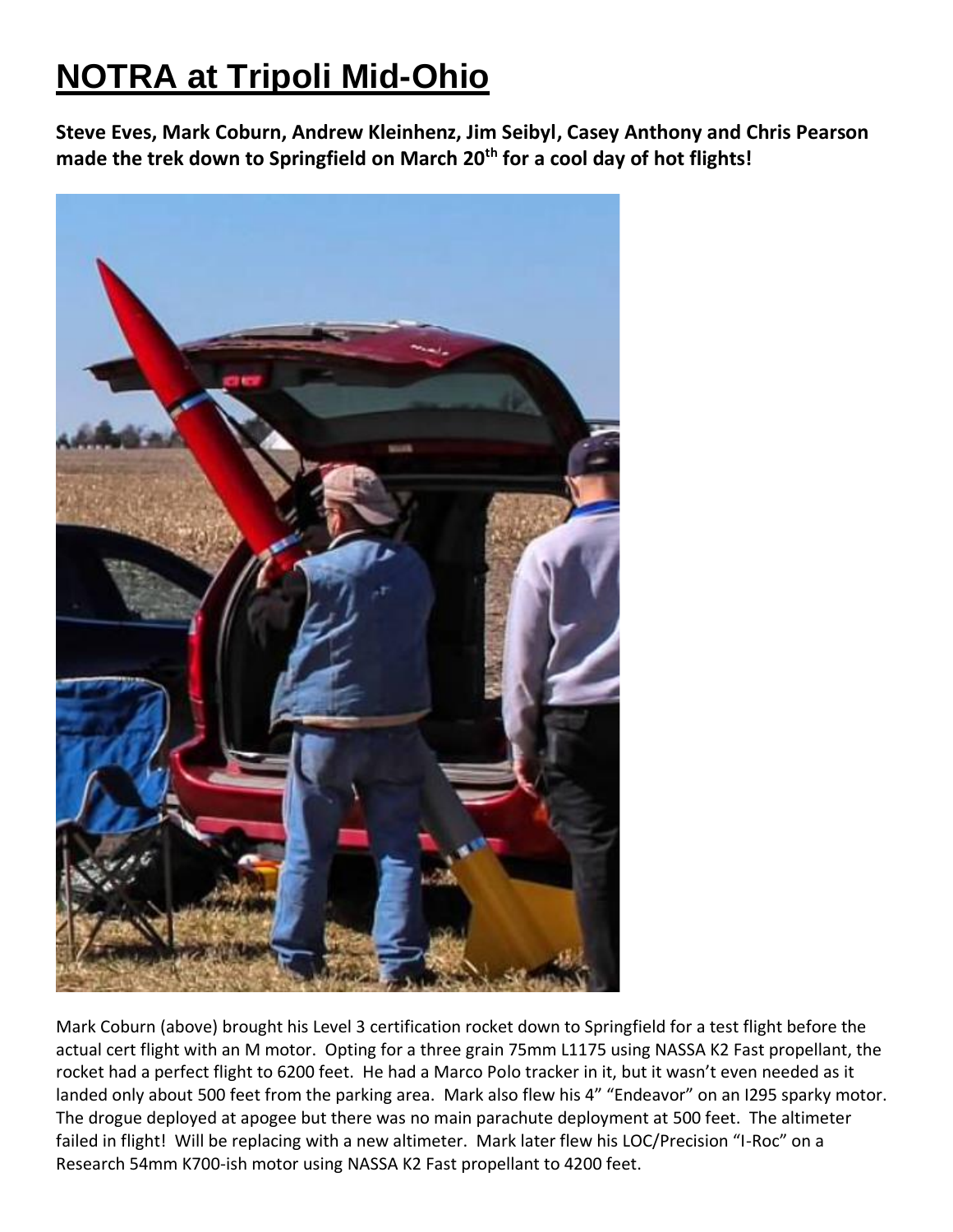

Brand new NOTRA member Rich Sharp posing with his Level 3 certification rocket, a Mad Cow DX-3 with 12" added to the payload section, which he called the "EZ-Eight" right before a perfect flight to 4500 feet and recovery with an AT M4500 Super Thunder motor. The all-fiberglass rocket was eight inches in diameter, 150 inches tall, and weighed 73 pounds with motor on the pad.

Below is a lift-off pic taken with a cell phone from very far away as Rick had to fly from the away cell.

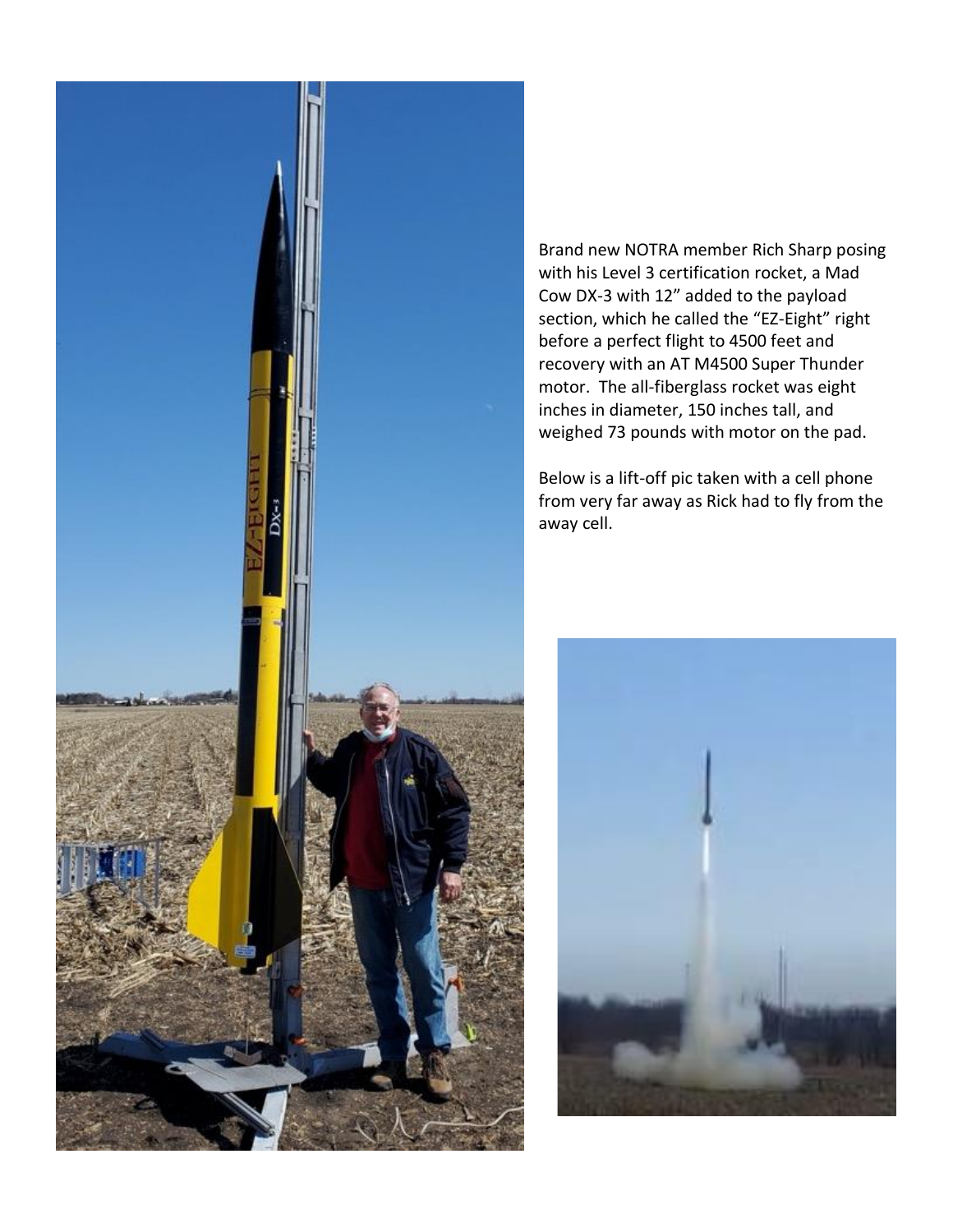We had certification fever last Saturday! At right is Casey Anderson's 4" LOC/Precision Black Brant 10 called "The Little Dude," which he flew two weeks ago with a K700 for a Level 2 certification attempt. He came back to try again only this time using an AT K1100 motor! The rocket hit 5000 feet for a successful L2 certification flight.

Below is a frame taken from the on-board video camera the moment of ignition.



Casey also flew his Mach 1 "Daedalus" with a 30 year old 24mm AT G55 motor and dual-deploy (you can't trust the delays on motors that old) for a great flight to 1700 feet.

Casey then flew an Estes "Star Orbiter" with an AT G40 motor, but the shock cord broke at apogee however both parts were recovered successfully.

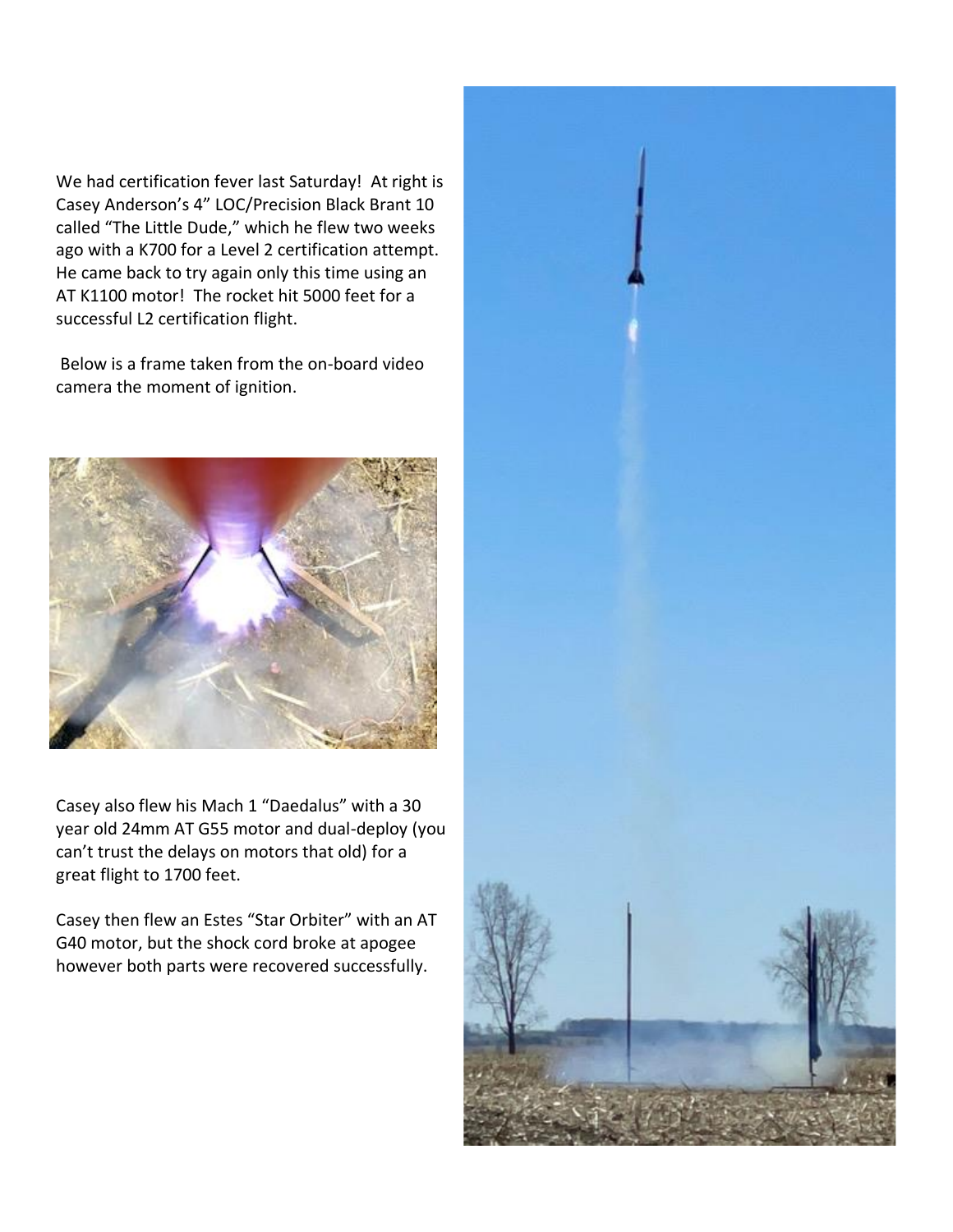

Andrew Kleinhenz and his brother-inlaw, Bill pose with his rocket affectionally named "Petunia," He flew it with another EX L1175, a motor which seemed to be very popular that day.

The rocket had a flight to 5800 feet and perfect recovery.

The winds that day were very strange as they were stronger on the ground than at altitude and blowing in a different direction.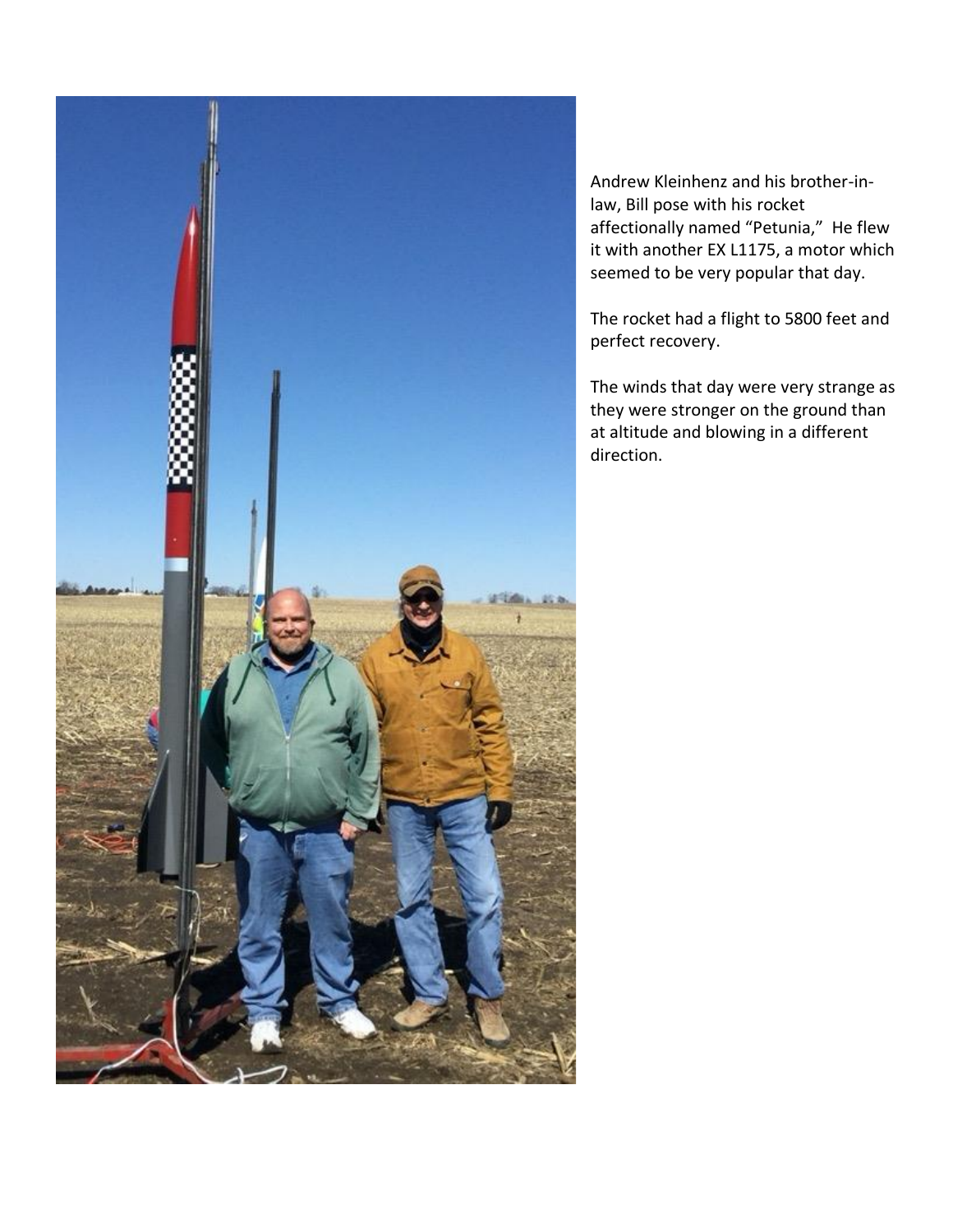

Jim Seiby flew his LOC/Precision "T-LOC" (above left) on an AT H182 Red motor which flew to 2273 feet. He then flew a white Estes ProSeries "Argent" (above right) with which he was testing a prototype altimeter built by a friend. He flew it on an AT F67 which went to 1153 feet for a perfect deployment and recovery. Jim also flew a Green Madcow "Mantis" (not shown) on an AT I500 Blue motor to 610 feet.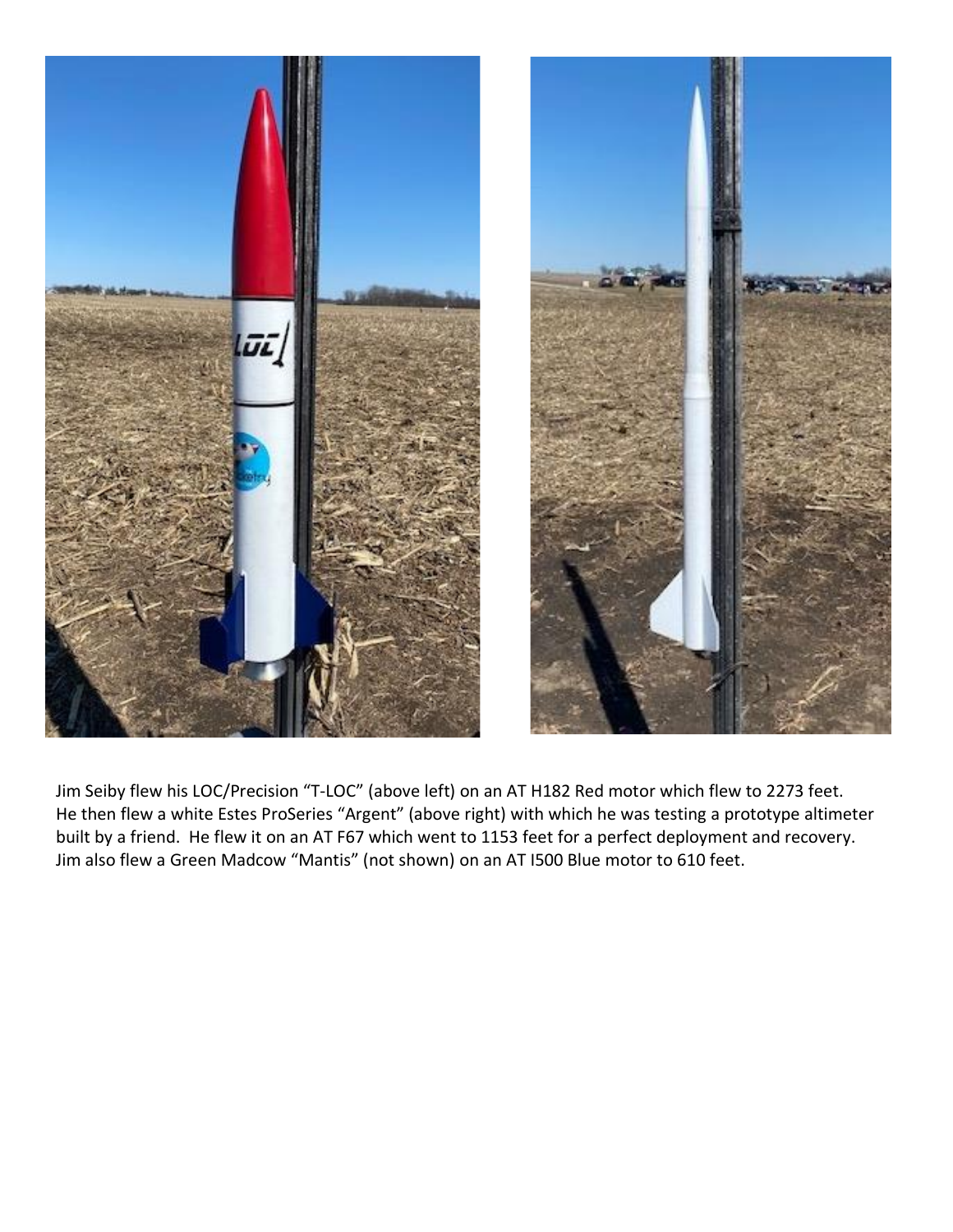

The University of Akron "Akronauts" returned to TMO with their sub-scale version of the rocket they would have flown at IREC at Spaceport America in New Mexico before the launch was cancelled. They were testing the avionics for the real rocket. Unfortunately, the same problem occurred as last time and there was no second-stage ignition. They are going to replace one of the timers and try again next week.



The launch gave the team the opportunity to try out their new launch pad custom built for them by Fade to Black Rocket Works. It turns out that the pads at IREC (which there is a copy of one which TMO uses at their away cell) isn't strong or long enough for the Akron teams 185 pound full-scale vehicle!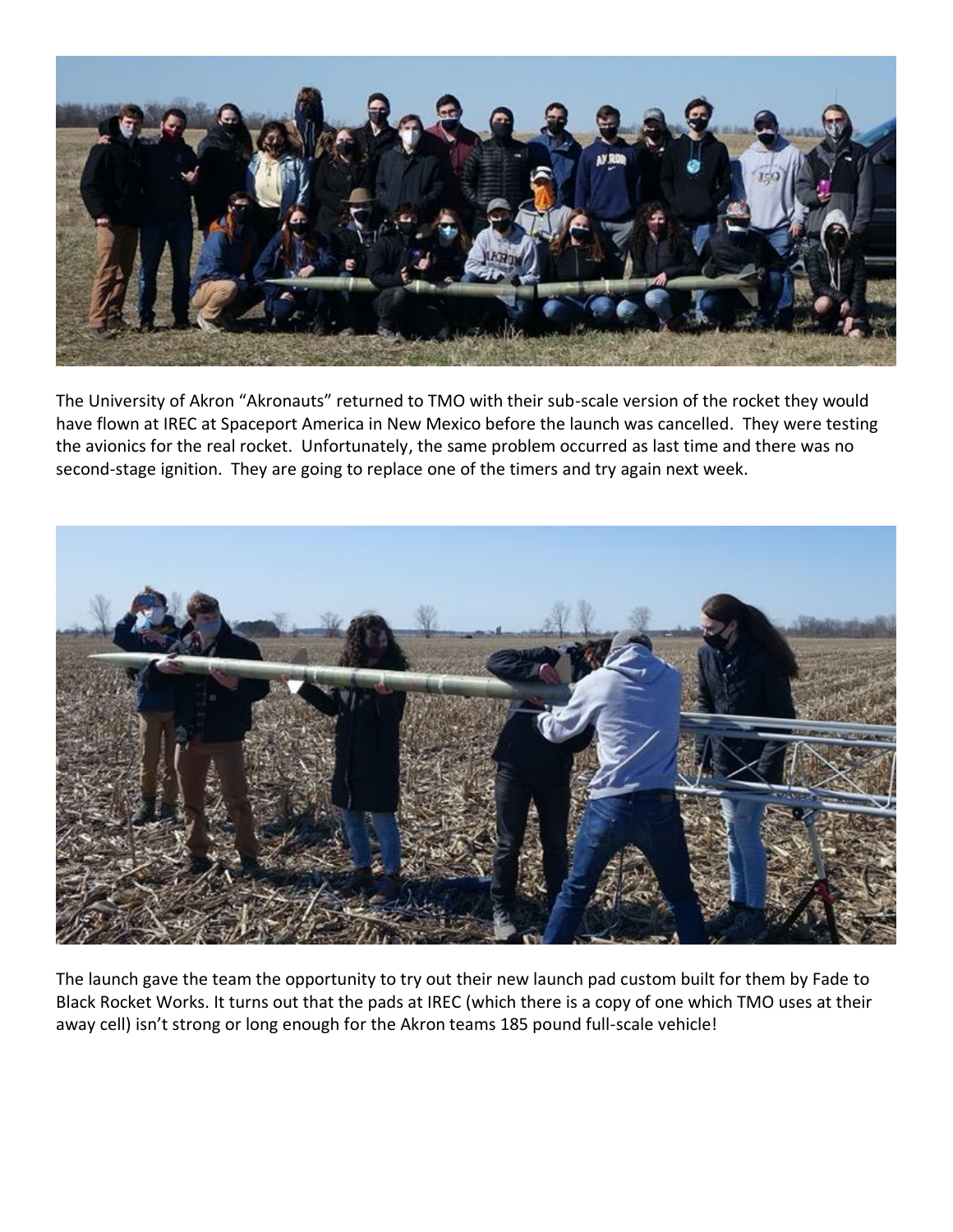

The two-stage rocket was powered by a CTI K1440 motor in the first stage, insuring plenty of power to get to staging altitude and a K250 on the sustainer.